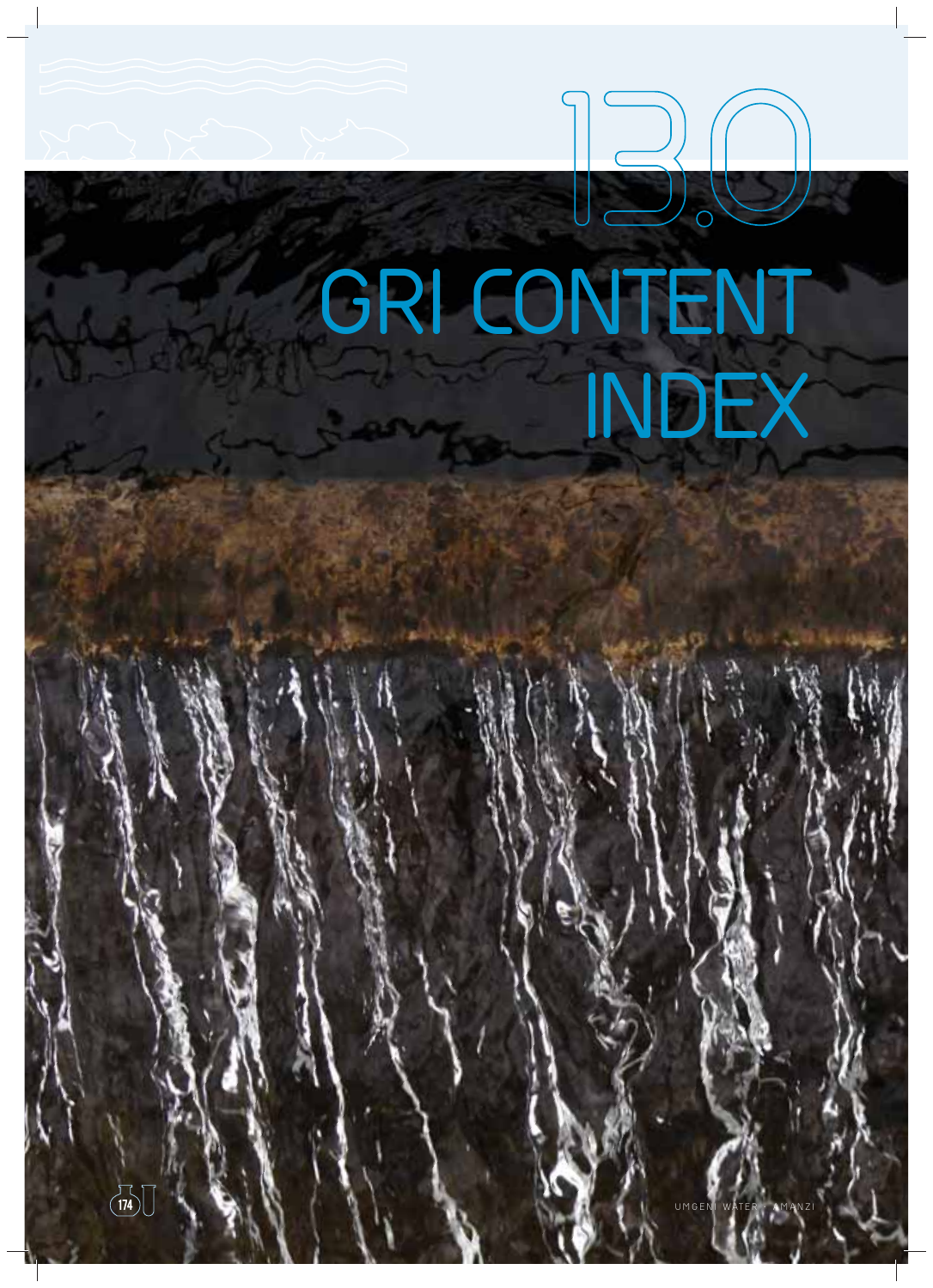# **13. GRI CONTENT INDEX**

# **STRATEGY AND PROFILE DISCLOSURES**

|         | <b>Strategy and Analysis (2 indicators)</b>         | Pa# |
|---------|-----------------------------------------------------|-----|
| $G4-1.$ | Statement from the most senior decision maker       | 14  |
| $G4-2.$ | Description of key impacts, risks and opportunities | 18  |

|          | <b>Organisational profile (14 indicators)</b>                                                                                                                                                                              | Pg# |
|----------|----------------------------------------------------------------------------------------------------------------------------------------------------------------------------------------------------------------------------|-----|
| $G4-3.$  | Name of organisation                                                                                                                                                                                                       | 4   |
| $G4-4.$  | Primary brands, products and/or services                                                                                                                                                                                   |     |
| $G4-5.$  | Location of organization's headquarters.                                                                                                                                                                                   | 5   |
| $G4-6.$  | Number of countries where the organization operates                                                                                                                                                                        |     |
| G4-7.    | Nature of ownership and legal form                                                                                                                                                                                         |     |
| $G4-8.$  | Markets served by the organisation (including geographic breakdown, sectors served<br>and types of customers/beneficiaries)                                                                                                |     |
| $G4-9.$  | Scale of the reporting organisation.                                                                                                                                                                                       | 8   |
| $G4-10.$ | Total number of employees by employment contract and gender.                                                                                                                                                               | 85  |
| $G4-11.$ | Percentage of total employees covered by collective bargaining agreements.                                                                                                                                                 | 87  |
| $G4-12.$ | Description of the organisation's supply chain                                                                                                                                                                             | 90  |
| $G4-13.$ | Significant changes during the reporting period regarding the organisation's size,<br>structure, ownership or it supply chain                                                                                              | 8   |
| $G4-14.$ | Report of whether and how the precautionary approach or principle is addressed by the<br>organisation                                                                                                                      | 27  |
| $G4-15.$ | List of externally developed economic, environmental, and social charters, principles, or<br>other initiatives to which the organization subscribes or endorses                                                            | 4   |
| $G4-16.$ | Membership of associations in which the organisation has positions in governance bodies,<br>participates in projects or communities, provides funding beyond routine memberships<br>dues or views membership as strategic. | 89  |

|          | <b>Identified Material Aspects and Boundaries (3 indicators)</b>                                                 | Pg# |
|----------|------------------------------------------------------------------------------------------------------------------|-----|
| G4-17.   | List of all entities included in the organisation's consolidated financial statements or<br>equivalent documents | 8   |
| $G4-18.$ | Explanation of the process of defining report content and the Aspect Boundaries.                                 | 4   |
| $G4-19.$ | List of all Material Aspects identified in the process for Defining Report Content.                              | Δ   |

|            | <b>Stakeholder Engagement (4 indicators)</b>                                                                                                                                                                                                                                     | Pq# |
|------------|----------------------------------------------------------------------------------------------------------------------------------------------------------------------------------------------------------------------------------------------------------------------------------|-----|
| $G4 - 24.$ | List of stakeholder groups engaged by the organisation                                                                                                                                                                                                                           | 42  |
| $G4-25.$   | Basis for identification and selection of stakeholder with whom to engage                                                                                                                                                                                                        | 42  |
| $G4-26.$   | Report the organisation's approach to stakeholder engagement, including frequency<br>of engagement by type and by stakeholder group, and an indication of whether any of<br>the engagement was undertaken specifically as part of the report preparation process.                | 43  |
| $G4-27$ .  | Key topics and concerns that have been raised through stakeholder engagements,<br>and how the organisation has responded to those key topics and concerns, including<br>through its reporting. Report the stakeholder groups that raised each of the key topics<br>and concerns. | 43  |

175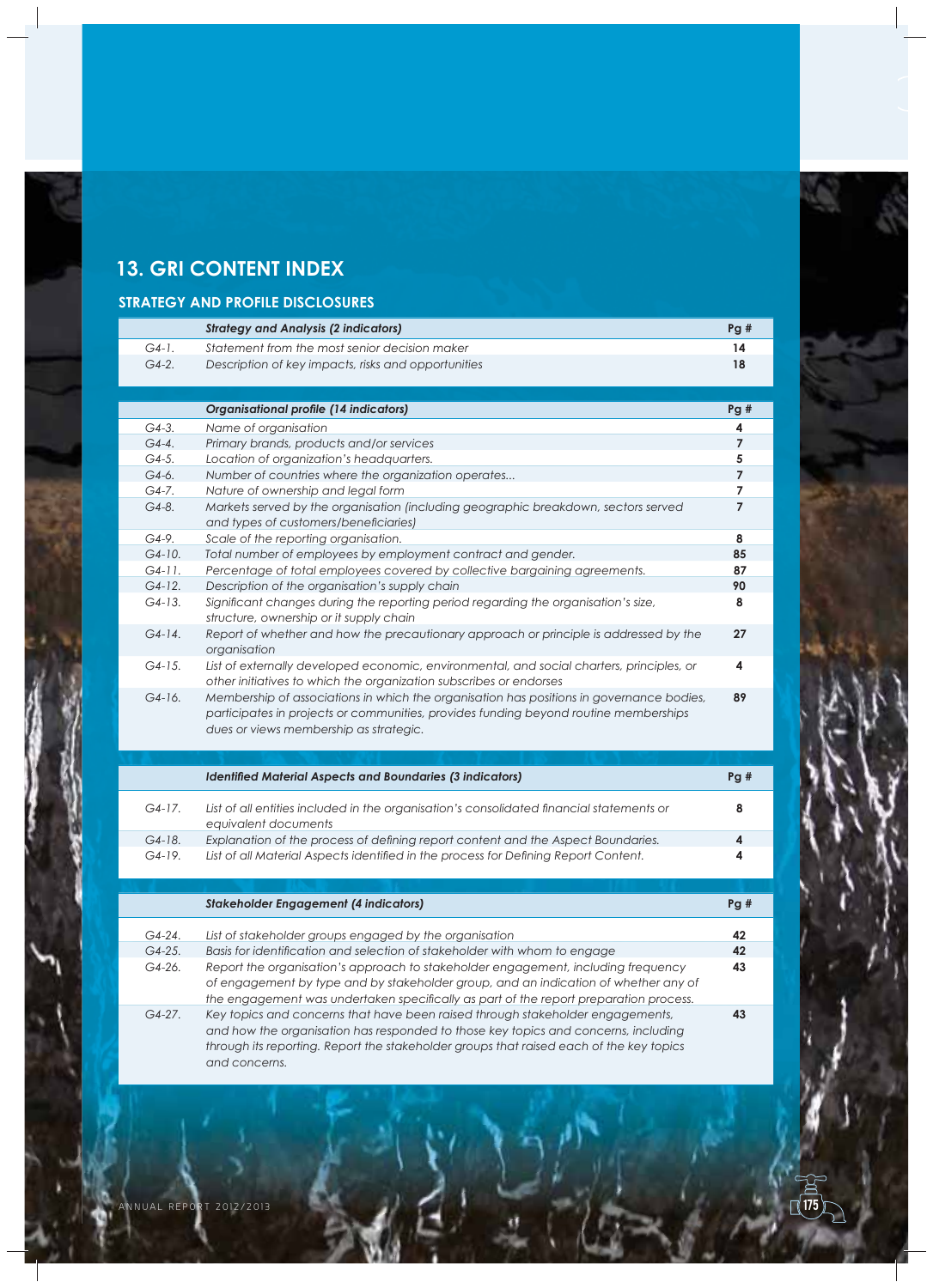|             | Report profile (6 indicators)                                                           | Pg#                     |
|-------------|-----------------------------------------------------------------------------------------|-------------------------|
| G4-28.      | Reporting period for information provided                                               | 4                       |
| G4-29.      | Date of most recent previous report                                                     | $\overline{\mathbf{4}}$ |
| G4-30.      | Reporting cycle                                                                         | 4                       |
| $G4-31.$    | Contact point for questions regarding the report or its contents                        | 5                       |
| G4-32.      | Report an "in accordance" option that the organisation has chosen.                      | 4                       |
| G4-33.      | Assurance - Policy and current practice with regard to seeking external assurance for   | 5                       |
|             | the report, if not included in an assurance report, explain the scope and basis of any  |                         |
|             | external assurance provided. Also explain the relationship between the organisation and |                         |
|             | the assurance provider                                                                  |                         |
|             |                                                                                         |                         |
|             |                                                                                         |                         |
|             | <b>Governance (22 indicators)</b>                                                       | Pg#                     |
| G4-34.      | Governance structure of the organisation, including committees under the highest        | 27                      |
|             | governance body and responsibilities in decision-making on economic, environmental      |                         |
|             | and social impacts.                                                                     |                         |
| G4-35.      | Process for delegating authority for economic, environmental and social topics from the | 34                      |
|             | highest governance body to senior executives and other employees.                       |                         |
| G4-36.      | Report whether the organisation has appointed an executive-level position or positions  | 8                       |
|             | with responsibility for economic, environmental and social topics, and whether post     |                         |
|             | holders report directly to the highest governance body                                  |                         |
| G4-37.      | Processes for consultation between stakeholders and the highest governance body on      | 42                      |
|             | economic, environmental and social topics. If consultation is delegated, describe to    |                         |
|             | whom and feedback processes to the highest governance body.                             |                         |
| G4-38.      | Composition of the highest governance body by independence, tenure on the               | 27                      |
|             | governance body, number and nature of other significant positions and commitments,      |                         |
|             | gender, membership of under-represented social groups, competences, and                 |                         |
|             | stakeholder representation.                                                             |                         |
| G4-39.      | Report whether the Chair of the highest governance body is also an executive officer    | 27                      |
|             | (and, if so, his/her function within the organisation's management and the reasons for  |                         |
|             | this arrangement).                                                                      |                         |
| G4-40.      | Nomination and selection processes for the highest governance body and its              | 27                      |
|             | committees and the criteria used for nominating and selecting the highest governance    |                         |
|             | body members including where and how diversity, independence experience and             |                         |
|             | expertise are considered, and the extent of involvement of stakeholders                 |                         |
|             | including shareholders.                                                                 |                         |
| $G4 - 41$ . | Processes in place for the highest governance body to ensure conflicts of interest are  | 27                      |
|             | avoided and managed.                                                                    |                         |
| $G4 - 42.$  | The highest governance body's and senior executives' roles in the development,          | 8                       |
|             | approval and updating of the organisation's purpose, value or mission statements,       |                         |
|             | strategies, policies, and goals related to economic, environmental and social impacts.  |                         |
| G4-43.      | Measures taken to develop and enhance the highest governance body's collective          |                         |
|             | knowledge of economic, environmental and social topics.                                 |                         |
| G4-44.      | Processes in place for evaluation of the highest governance body's performance          | 6                       |
|             | with respect to governance of economic, environmental and social topics. Report         |                         |
|             | whether such evaluation is independent or not, and its frequency. Report whether such   |                         |
|             | evaluation is a self-assessment.                                                        |                         |
| G4-45.      | The highest governance body's role in identification and management of economic,        | 27                      |
|             | environmental and social impacts, risks and opportunities. Include the highest          |                         |
|             | governance body's role in the implementation of due diligence processes.                |                         |
| G4-46.      | The highest governance body's role in reviewing the effectiveness of the organisation's | 30                      |
|             | risk management processes for economic, environmental and social topics.                |                         |
| G4-47.      | The frequency of the highest governance body's review of economic, environmental        | 29                      |
|             | and social impacts, risks and opportunities.                                            |                         |
| G4-48.      | Report the highest committee or position that formally reviews and approves the         | 5                       |
|             | organisation's sustainability report and ensures that all material aspects are covered. |                         |
| G4-49.      | Report the process for communicating critical concerns to the highest governance body.  | 29                      |
|             |                                                                                         |                         |

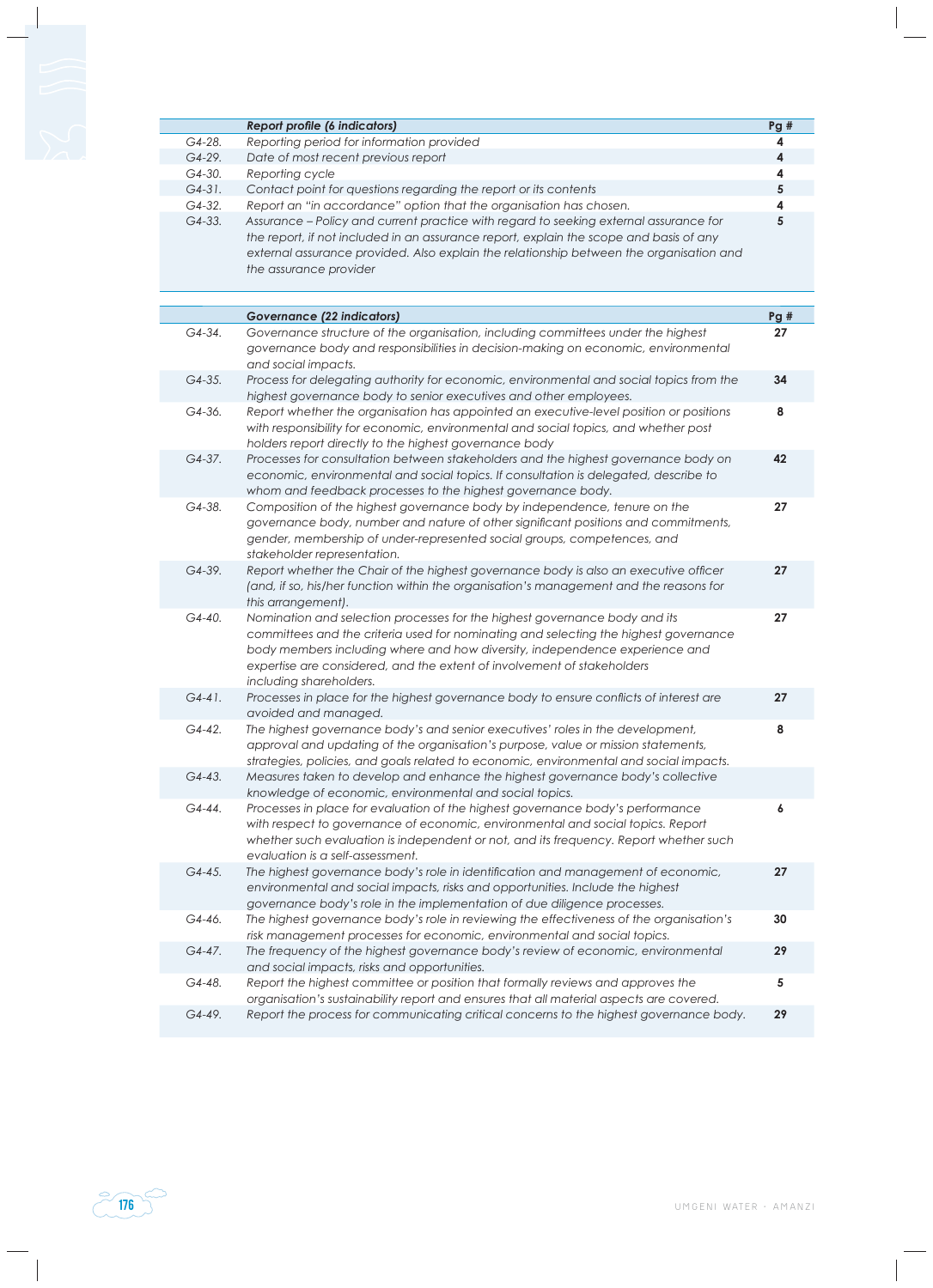| G4-50.                  | Report the nature and total number of critical concerns that were communicated to the<br>highest governance body and the mechanism(s) used to address and resolve them.                                                                                                                                                                                                 | 29        |
|-------------------------|-------------------------------------------------------------------------------------------------------------------------------------------------------------------------------------------------------------------------------------------------------------------------------------------------------------------------------------------------------------------------|-----------|
| $G4 - 51$ .<br>$G4-52.$ | Remuneration policies for the highest governance body and senior executives<br>Report the process for determining remuneration. Report whether remuneration<br>consultants are involved in determining remuneration and whether they are<br>independent of management. Report any other relationships which the remuneration<br>consultants have with the organisation. | 123<br>90 |
| $G4 - 53.$              | Report how stakeholders' views are sought and taken into account regarding<br>remuneration, including the results of votes on remuneration policies and proposals, if<br>applicable.                                                                                                                                                                                    | 123       |
| $G4 - 54.$              | Report the ratio of the annual total compensation of the organisation's highest-<br>paid individual in each country of significant operations to the medial annual total<br>compensation for all employees (excluding the highest-paid individual) in the<br>same country.                                                                                              | 123       |
| $G4 - 55$               | Report the ratio of percentage increase in annual total compensation for the<br>organisation's highest-paid individual in each country of significant operations to the<br>medial annual total compensation for all employees (excluding the highest-paid<br>individual) in the same country.                                                                           | 123       |
|                         |                                                                                                                                                                                                                                                                                                                                                                         |           |
|                         | Ethics and Integrity (3 indicators)                                                                                                                                                                                                                                                                                                                                     | Pg#       |
| G4-56.                  | Description of the organisation's values, principles, standards and norms of behaviour                                                                                                                                                                                                                                                                                  | 30        |

| .00-04   | Description of the organisation's values, principles, standards and norms of behaviour<br>such as codes of conduct and codes of ethics.                                                                                                  | 3U. |
|----------|------------------------------------------------------------------------------------------------------------------------------------------------------------------------------------------------------------------------------------------|-----|
| $G4-57.$ | Internal and external mechanisms for seeking advice on ethical and lawful behaviour,<br>and matters related to organisational integrity, such as helplines or advice lines.                                                              | 30  |
| $G4-58.$ | Internal and external mechanisms for reporting concerns about unethical or unlawful<br>behaviour, and matters related to organisational integrity, such as escalation through<br>line management, whistleblowing mechanisms or hotlines. | 30  |

| Disclosures on Management Approach (3 indicators) |        |                                                                                                                                                                                                                                                               | Pq# |
|---------------------------------------------------|--------|---------------------------------------------------------------------------------------------------------------------------------------------------------------------------------------------------------------------------------------------------------------|-----|
|                                                   | G4-DMA | Report why the Aspect is material. Report the impacts that make this Aspect material.                                                                                                                                                                         |     |
|                                                   | G4-DMA | Report how the organisation manages the material Aspect or its impacts.                                                                                                                                                                                       |     |
|                                                   | G4-DMA | Report the evaluation of the management approach, including the mechanisms for<br>evaluating the effectiveness of the management approach; results of the evaluation of<br>the management approach and any related adjustments to the<br>management approach. |     |

# **ECONOMIC INDICATORS**

|           | Economic Performance, including Market Presence and Indirect Economic Aspects (9 indicators)                                                                                                                                       | Pq# |
|-----------|------------------------------------------------------------------------------------------------------------------------------------------------------------------------------------------------------------------------------------|-----|
| $G4-ECI$  | Direct economic value generated and distributed, including revenues, operating<br>costs, employee compensation, donations and other community investments, retained<br>earnings, and payments to capital providers and governments | 124 |
| $G4-EC2$  | Financial implications and other risks and opportunities for the organisation's activities<br>due to climate change                                                                                                                | 74  |
| G4-EC3    | Coverage of the organisation's defined benefit plan obligations                                                                                                                                                                    | 125 |
| $G4-EC4$  | Financial assistance received from government                                                                                                                                                                                      | 17  |
| $G4-EC.5$ | Ratios of standard entry level wage compared to local minimum wage at significant<br>locations of operation.                                                                                                                       | 90  |
| G4-EC6    | Proportion of senior management hired form the local community at locations of<br>significant operation                                                                                                                            | 85  |
| G4-EC7    | Development and impact of infrastructure investments and services supported.                                                                                                                                                       | 67  |
| $G4-EC8$  | Significant indirect economic impacts, including the extent of impacts.                                                                                                                                                            | 69  |
| $G4-EC9$  | Proportion of spending on local suppliers at significant locations of operation.                                                                                                                                                   | 69  |

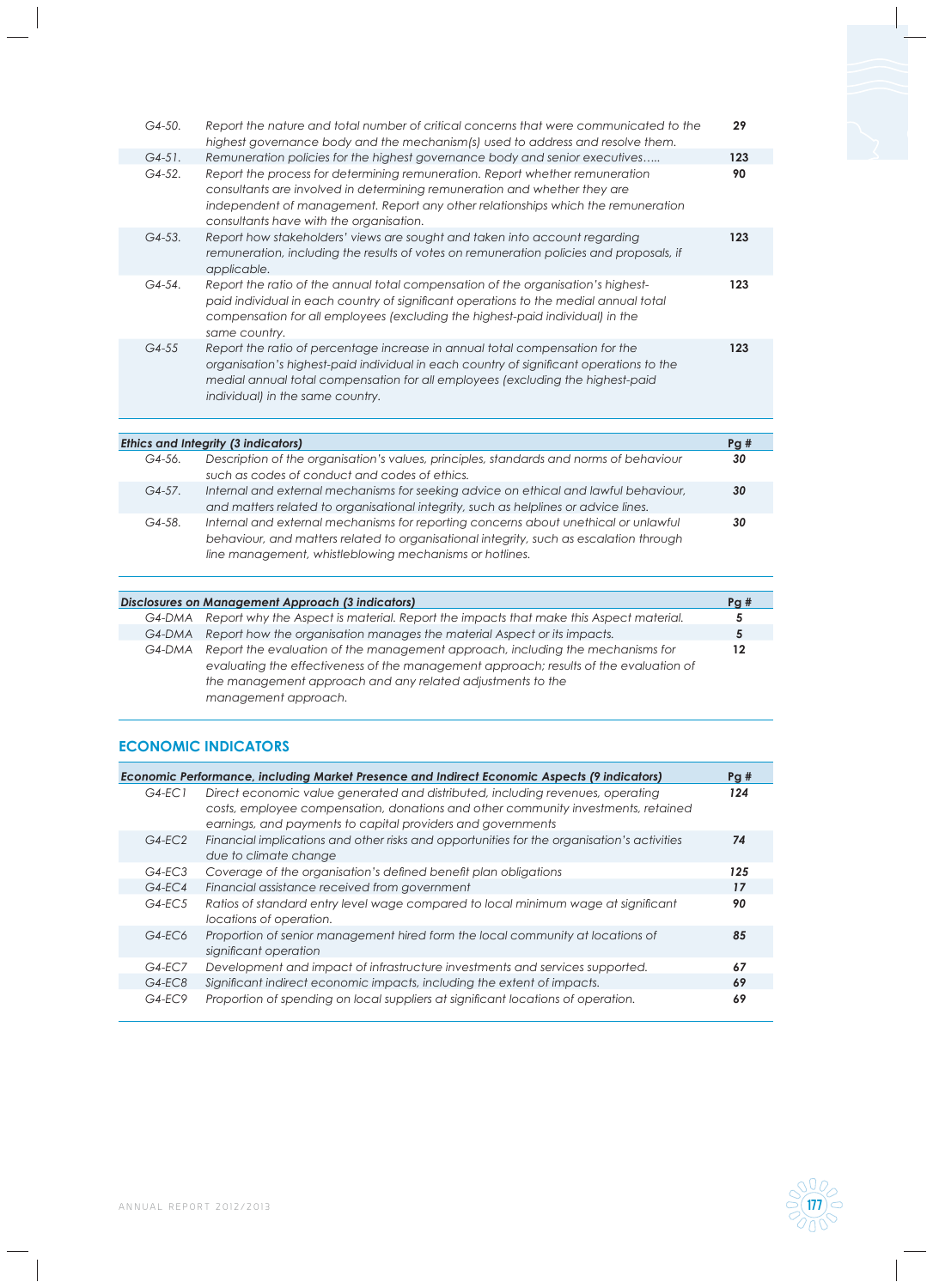#### **ENVIRONMENTAL INDICATORS**

|            | Environmental Performance, including Materials, Energy, Water, Biodiversity, Emissions, Effluent & Waste,<br><b>Compliance and Transport (25 indicators)</b>                      | Pg# |
|------------|-----------------------------------------------------------------------------------------------------------------------------------------------------------------------------------|-----|
| $G4$ -ENI  | Materials used by weight or volume                                                                                                                                                | 74  |
| $G4$ -EN2  | Percentage of materials used that are recycled input materials                                                                                                                    | 80  |
| $G4$ -EN3  | Energy consumption within the organisation                                                                                                                                        | 76  |
| G4-EN6     | Reduction of energy consumption                                                                                                                                                   | 76  |
| G4-EN7     | Reductions in energy requirements of products and services.                                                                                                                       | 76  |
| G4-EN8     | Total water withdrawal by source                                                                                                                                                  | 74  |
| G4-EN9     | Water sources significantly affected by withdrawal of water.                                                                                                                      | 75  |
| $G4$ -EN10 | Percentage and total volume of water recycled and reused.                                                                                                                         | 74  |
| $G4$ -EN11 | Operational sites owned, leased, managed in, or adjacent to, protected areas and<br>areas outside of high biodiversity value outside protected areas.                             | 78  |
| $G4$ -EN12 | Description of significant impacts of activities, products, and services on biodiversity in<br>protected areas and areas of high biodiversity value outside protected areas.      | 78  |
| $G4$ -EN13 | Habitats protected or restored.                                                                                                                                                   | 78  |
| $G4$ -EN15 | Direct Greenhouse gas (GHG) Emissions (Scope 1)                                                                                                                                   | 77  |
| G4-EN16    | Energy indirect Greenhouse (GHG) Emissions (Scope 2)                                                                                                                              | 77  |
| G4-EN17    | Other indirect Greenhouse (GHG) Emissions (Scope 3)                                                                                                                               | 77  |
| G4-EN18    | Greenhouse (GHG) Emissions intensity                                                                                                                                              | 77  |
| G4-EN19    | Reduction of Greenhouse (GHG) Emissions                                                                                                                                           | 77  |
| G4-EN22    | Total water discharge by quality and destination                                                                                                                                  | 58  |
|            | G4-EN23 Total weight of waste by type and disposal method                                                                                                                         | 80  |
| G4-EN24    | Total number and volume of significant spills                                                                                                                                     | 81  |
| G4-EN26    | Identity, size, protected status, and biodiversity value of water bodies and related<br>habitats significantly affected by the organisation's discharges or water and runoff.     | 58  |
| G4-EN27    | Extent of impact mitigation of environmental impacts or products and services.                                                                                                    | 81  |
| G4-EN30    | Significant environmental impacts of transporting products and other goods and<br>materials used for the organization's operations, and transporting members of the<br>workforce. | 77  |
| G4-EN31    | Total environmental protection expenditures and investments by type.                                                                                                              | 78  |
| G4-EN32    | Percentage of new suppliers that were screened using environmental criteria.                                                                                                      | 90  |
| G4-EN34    | Number of total grievances about environmental impacts filed, addressed, and resolved<br>through formal grievance mechanisms                                                      | 81  |

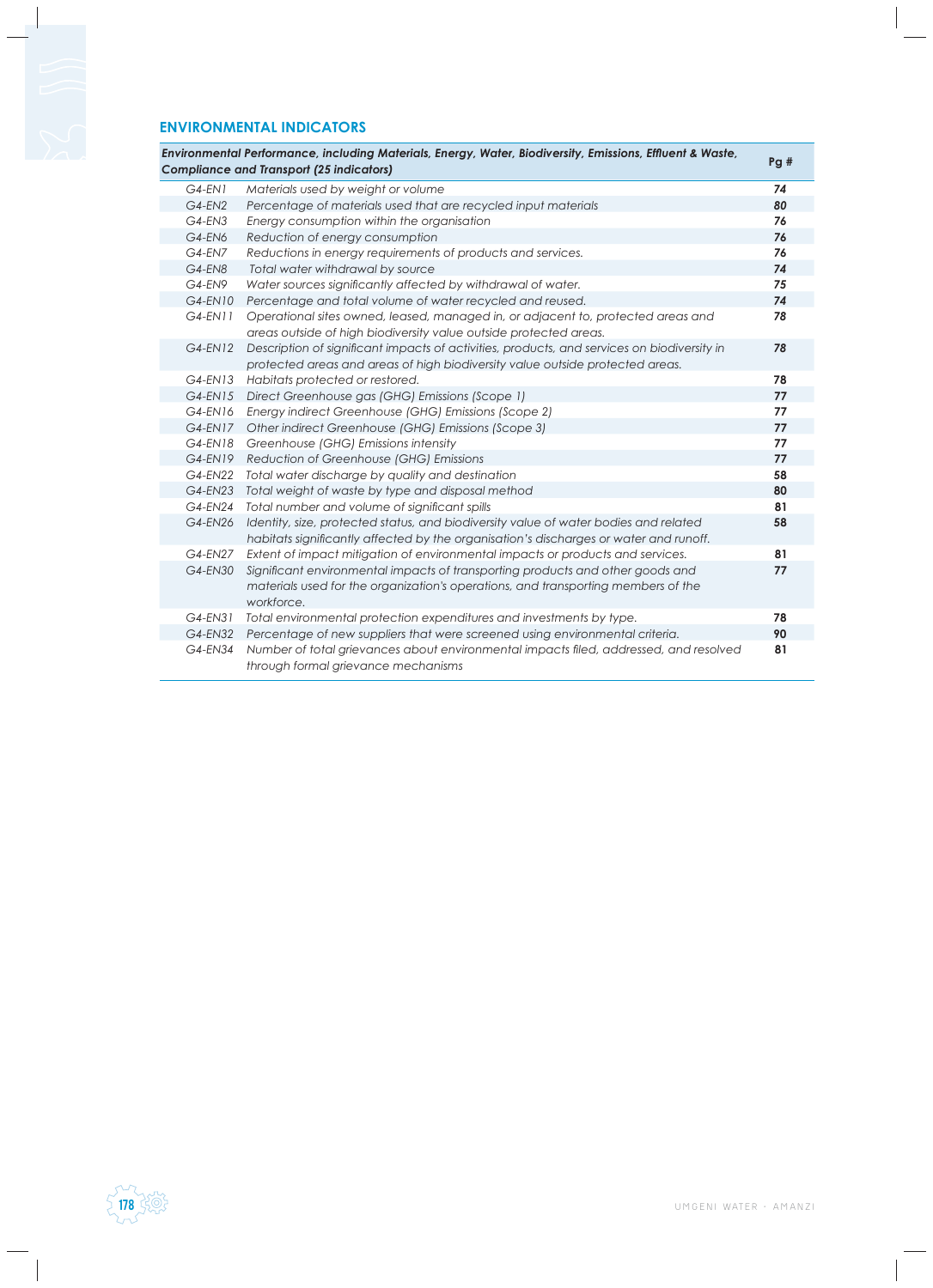### **SOCIAL INDICATORS – LABOUR PRACTICES AND DECENT WORK**

|           | Labour Performance, including Employment, Labour/ Management Relations, Occupational Health &<br>Safety, Training & Education and Diversity & Equal Opportunity (16 indicators)         | Pg# |
|-----------|-----------------------------------------------------------------------------------------------------------------------------------------------------------------------------------------|-----|
| $G4-LA1$  | Total number and rates of new employee hires and employee turnover by age group,<br>gender and region.                                                                                  | 86  |
| $G4-LA2$  | Benefits provided to full-time employees that are not provided to temporary or part-time<br>employees, by significant locations of operation.                                           | 85  |
| $G4-LA3$  | Return to work and retention rates after parental leave, by gender                                                                                                                      | 85  |
| $G4-LA4$  | Minimum notice periods regarding operational changes, including whether these are<br>specified in collective agreements                                                                 | 87  |
| $G4-LA5$  | Percentage of total workforce represented in formal joint management-worker health<br>and safety committees that help monitor and advise on occupational health and<br>safety programs. | 87  |
| G4-LA6    | Types of injury and rates of injury, occupational diseases, lost days, and absenteeism,<br>and number of work-related fatalities by region and by gender.                               | 87  |
| $G4-LA7$  | Workers with high incidence or high risk of diseases related to their occupation.                                                                                                       | 87  |
| $G4-LAB$  | Health and safety topics covered in formal agreements with trade unions.                                                                                                                | 87  |
| $G4-LA9$  | Average hours of training per year per employee by gender, and by employee category                                                                                                     | 88  |
| G4-LA10   | Programs for skills management and lifelong learning that support the continued<br>employability of employees and assist them in managing career endings.                               | 89  |
| $G4-LA11$ | Percentage of employees receiving regular performance and career development<br>reviews, by gender and by employee category.                                                            | 90  |
| $G4-LA12$ | Composition of governance bodies and breakdown of employees per category<br>according to gender, age group, minority group membership, and other indicators<br>of diversity.            | 84  |
| $G4-LA13$ | Ratio of basic salary and remuneration of women to men by employee category, by<br>significant locations of operation.                                                                  | 90  |
| $G4-LA14$ | Percentage of new suppliers that were screened using labour practices criteria.                                                                                                         | 90  |
| $G4-LA15$ | Significant actual and potential negative impacts for labour practices in the supply<br>chain and actions taken.                                                                        | 90  |
| $G4-LA16$ | Number of grievances about labour practices filed, addressed, and resolved through<br>formal grievance mechanisms.                                                                      | 91  |

# **SOCIAL INDICATORS – HUMAN RIGHTS**

|          | Human Rights Performance, including Strategy & Management, Non-discrimination, Freedom of<br>Association, Child Labour and Forced Labour (10 indicators)                                                     | Pg# |
|----------|--------------------------------------------------------------------------------------------------------------------------------------------------------------------------------------------------------------|-----|
| $G4-HRI$ | Percentage and total number of significant investment agreements and contracts that<br>include clauses incorporating human rights concerns or that have undergone human<br>rights screening                  | 90  |
| $G4-HR2$ | Total hours of employee training on policies and procedures concerning aspects of<br>human rights that are relevant to operations, including the percentage of<br>employees trained.                         | 88  |
| $G4-HR3$ | Total number on incidents of discrimination and corrective action taken                                                                                                                                      | 91  |
| $G4-HR4$ | Operations and suppliers identified in which the right to exercise freedom of association<br>and collective bargaining may be violated or at significant risk, and actions taken to<br>support these rights  | 90  |
| $G4-HR5$ | Operations and suppliers identified as having significant risk for incidents of child labour<br>and measures taken to contribute to the effective abolition of child labour                                  | 91  |
| G4-HR6   | Operations and suppliers identified as having significant risk, for incidents of forced or<br>compulsory labour and measures to contribute to the elimination of all forms of forced or<br>compulsory labour | 91  |
| G4-HR9   | Total number and percentage of operations that have been subject to human rights<br>reviews or impact assessments.                                                                                           | 91  |
| G4-HR10  | Percentage of new suppliers that have been screened using human rights criteria.                                                                                                                             | 90  |
| G4-HR11  | Significant actual and potential negative human rights impacts in the supply chain and<br>actions taken.                                                                                                     | 90  |
| G4-HR12  | Number of grievances related to human rights filed, addressed, and resolved through<br>formal grievance mechanisms.                                                                                          | 91  |

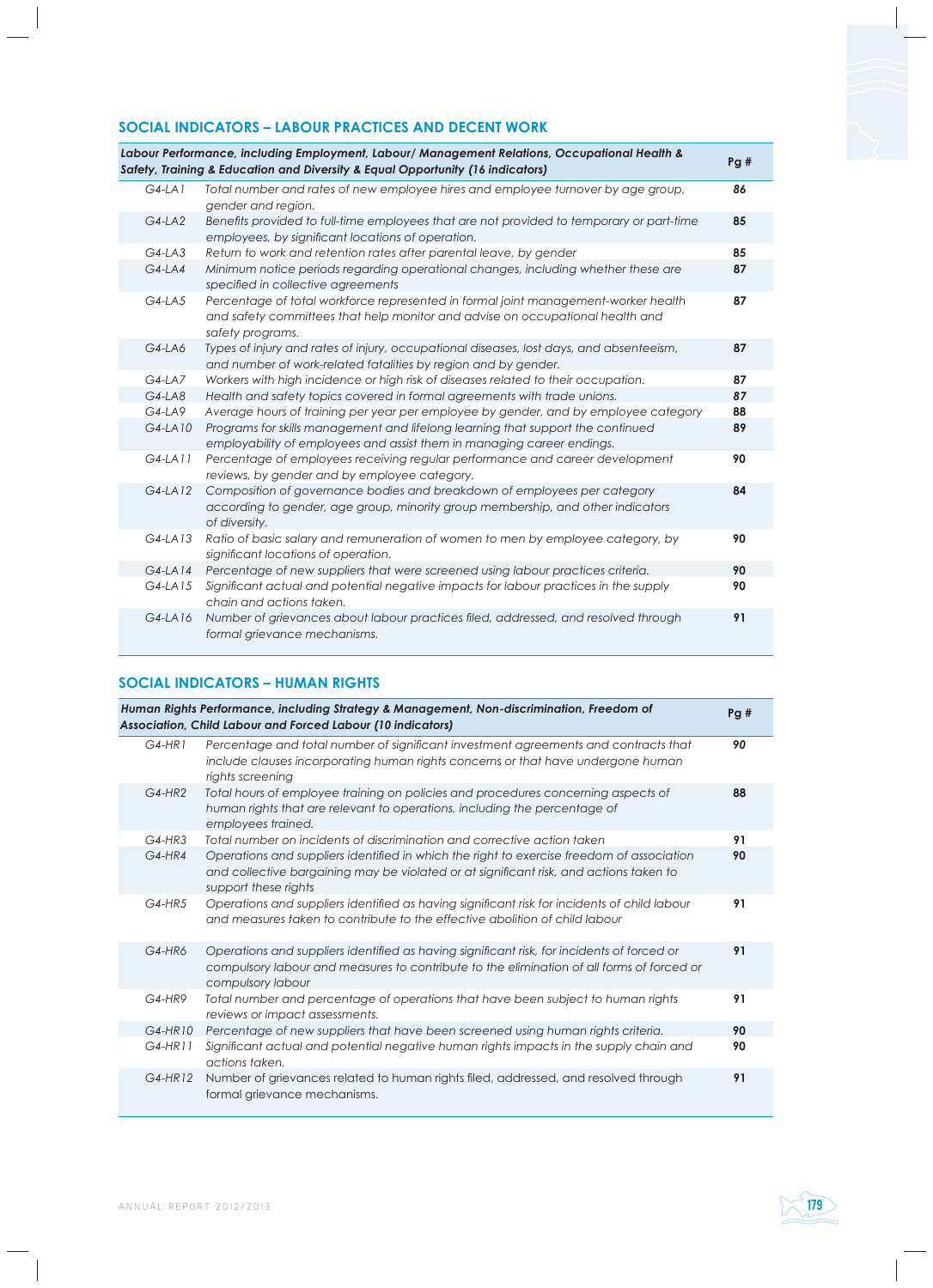## **SOCIAL INDICATORS – SOCIETY**

| Society Performance, including Community, Corruption, Public Policy and Compliance (8 indicators) |           |                                                                                                                                  |    |
|---------------------------------------------------------------------------------------------------|-----------|----------------------------------------------------------------------------------------------------------------------------------|----|
|                                                                                                   | $G4-SO1$  | Percentage of operations with implemented local community engagement, impact<br>assessments and development programmes.          | 70 |
|                                                                                                   | $G4-SO3$  | Total number and percentage of operations assessed for risks related to corruption and<br>the significant risks identified.      | 30 |
|                                                                                                   | $G4-SO4$  | Communication and training on anti-corruption policies and procedures.                                                           | 30 |
|                                                                                                   | $G4-SO5$  | Confirmed incidents of corruption and actions taken.                                                                             | 30 |
|                                                                                                   | $G4-SO8$  | Monetary value of significant fines and total number of non-monetary sanctions for non-<br>compliance with laws and regulations. |    |
|                                                                                                   | $G4-SO9$  | Percentage of new suppliers that were screened using criteria for impacts on society                                             | 90 |
|                                                                                                   | $G4-SO10$ | Significant actual and potential negative impacts on society in the supply chain and<br>actions taken.                           | 91 |
|                                                                                                   | $G4-SO11$ | Number of grievances about impacts on society filed, addressed, and resolved through<br>formal grievance mechanisms.             | 91 |

## **SOCIAL INDICATORS – PRODUCT RESPONSIBILITY**

| Product Responsibility, including Customer Health & Safety, Products & Services, Marketing &<br><b>Communication and Customer Privacy (5 indicators)</b> |                                                                                                                                                                                                                                      |    |  |  |
|----------------------------------------------------------------------------------------------------------------------------------------------------------|--------------------------------------------------------------------------------------------------------------------------------------------------------------------------------------------------------------------------------------|----|--|--|
| $G4-PR1$                                                                                                                                                 | Percentage of significant product and service categories for which health and safety<br>impacts are assessed for improvements.                                                                                                       | 57 |  |  |
| $G4-PR2$                                                                                                                                                 | Total number of incidents of non-compliance with regulations and voluntary codes<br>concerning health and safety impacts of products and services during their life cycle, by<br>type of outcomes                                    | 57 |  |  |
| $G4-PR3$                                                                                                                                                 | Type of product and service information required by the organisation's procedures for<br>product and service information, and percentage of significant products and service<br>categories subject to such information requirements. | 56 |  |  |
| $G4$ -PR4                                                                                                                                                | Total number of incidents of non-compliance with regulations and voluntary codes<br>concerning product and service information and labelling, by type of outcomes.                                                                   | 57 |  |  |
| $G4-PR5$                                                                                                                                                 | Results of surveys measuring customer satisfaction.                                                                                                                                                                                  | 58 |  |  |